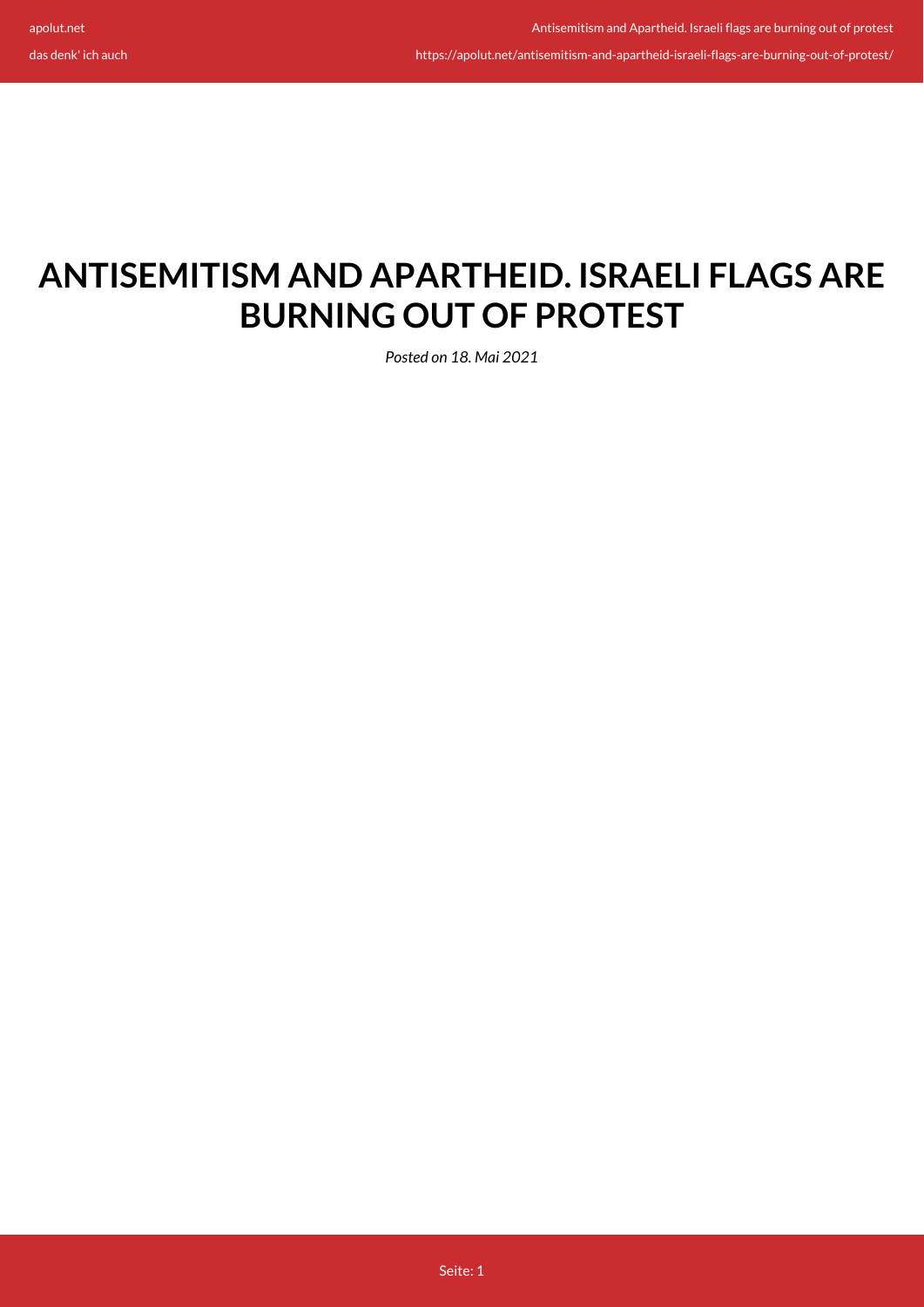## *A commentary by Uli Gellermann.*

Whoever should have escaped the constant Corona propaganda, falls for the latest antisemitism propaganda: There is hardly a German medium that can currently do without the claim that there are "antisemitic incidents" around the protest actions against Israel. Those who take the trouble to search for the "incidents" will find burned Israel flags.

## **Israeli ambassador praises German politicians**

The Israeli ambassador in Germany, Jeremy Issacharoff, immediately praises German politicians for assuring him that they will "stop" the anti-Israel demonstrations. He mentioned the names of the antidemocrats: He named Chancellor Angela Merkel, Foreign Minister Heiko Maas, Interior Minister Horst Seehofer, and the candidates for chancellor Armin Laschet (CDU/CSU), Annalena Baerbock (Greens) and Olaf Scholz (SPD). He forgot [Gregor Gysi,](https://www.linksfraktion.de/themen/nachrichten/detail/wer-israelflaggen-anzuendet-ist-nicht-links/) the foreign policy spokesman for the Left Party's parliamentary group in the Bundestag:

### (translation)

*"Anyone who shouts anti-Semitic slogans or sets fire to Israel flags is not on the left."*

## **States must live with criticism**

Israel is a state. States, if they are democratic, have to live with criticism. And if, like the state of Israel, is waging war against people living on their territory, they also have to live with their flags being burned. To prevent this simple truth from being recognized, Israel's representatives in the German media and political parties equate the state with "the Jews." A cheap but effective trick. It appeals to the bad German conscience and the German responsibility for the murder of the European Jews.

## **Israel is the extended arm of the USA**

The fact that significantly harsher things are happening to the Palestinians in Israel other than the burning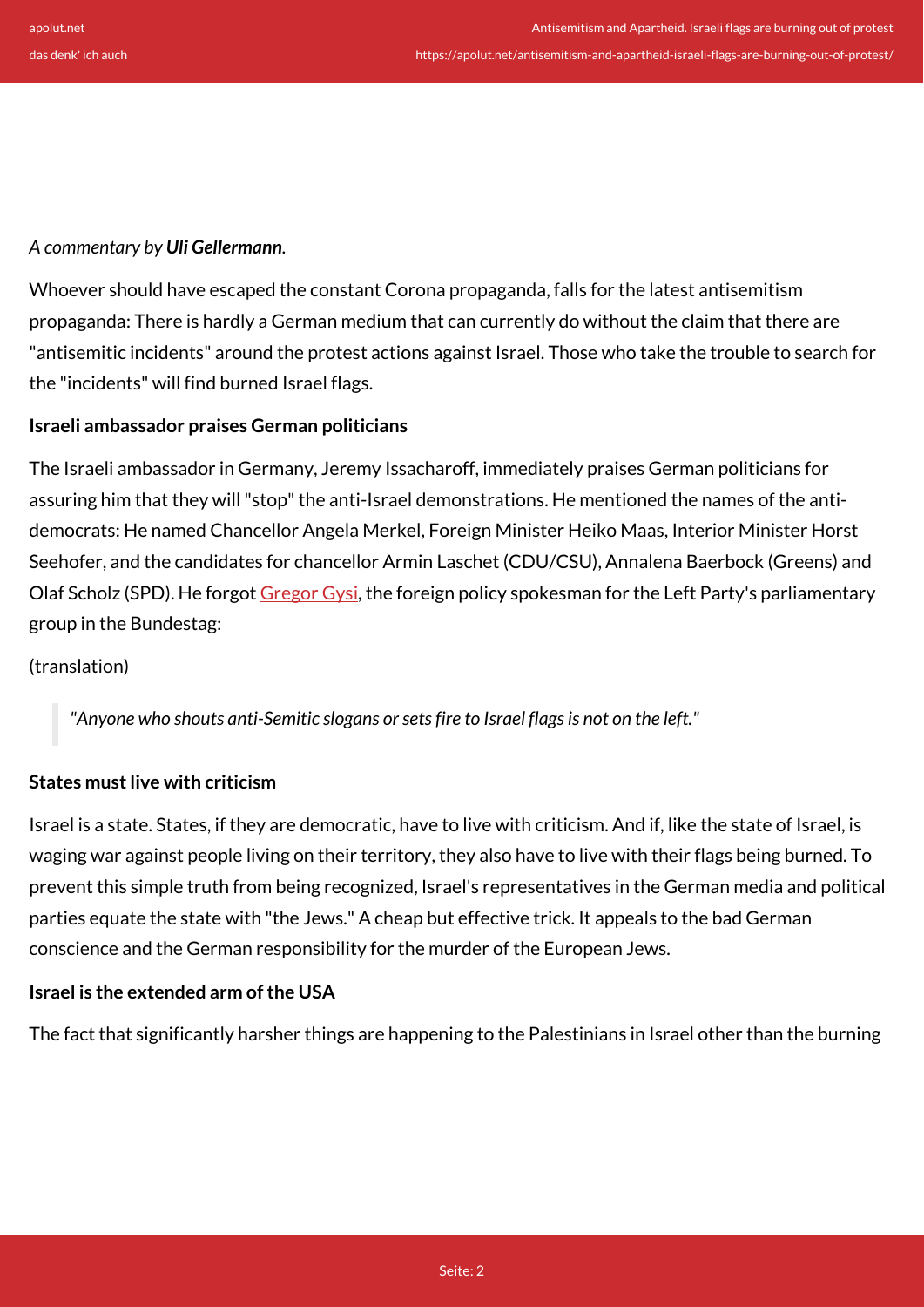of flags disappears behind an orchestrated commotion, which is primarily intended to cover up Israel's crimes. After all, Israel is the extended arm of the U.S. in the Arab world. And what is useful to the USA, German politicians and media regard as divine. Moreover, allies of the USA simply cannot be criminals. The logic of the Merkels, Baerbocks and Gysis is so beautifully simple.

## **The state of Israel oppresses a quarter of its population**

The 1973 International Convention on the Suppression and Punishment of the Crime of Apartheid and the 1998 Rome Statute of the International Criminal Court (ICC) define apartheid as a crime against humanity that includes key elements: the purpose of establishing and maintaining domination by one racial group of persons over any other racial group of persons and systematically oppressing them. Those criteria apply to the methods by which the State of Israel oppresses a quarter of its population: the Palestinians. Their land is preferentially expropriated by the state, Palestinians are forced to leave their land in the interest of Jewish settlers, and they are systematically denied building permits.

## **Israel takes Palestinian children to military tribunals**

In recent decades, an estimated 45,000 Palestinian children have been detained by the military. Since 2000, an estimated 12,000 Palestinian children have been arrested by Israeli forces from the occupied West Bank and held in Israeli military detention centers. Many of the children are as young as twelve years old. In some cases, even six- and seven-year-olds have been detained by the military. Israel brings 500 to 700 Palestinian children before military courts each year, and hundreds more are detained and later released without charge. An average of 200 to 300 children are in Israeli custody each month. There is no record of Israeli children in Israeli prisons.

### **Violence due to false origin**

This case is well known: The 30-year-old Palestinian from East Jerusalem was sentenced by a Jerusalem court to 18 months in prison for rape. While he did not actually use violence, he had pretended being a single Jew looking for a girlfriend. The "violence," the court concluded, constituted the false origin.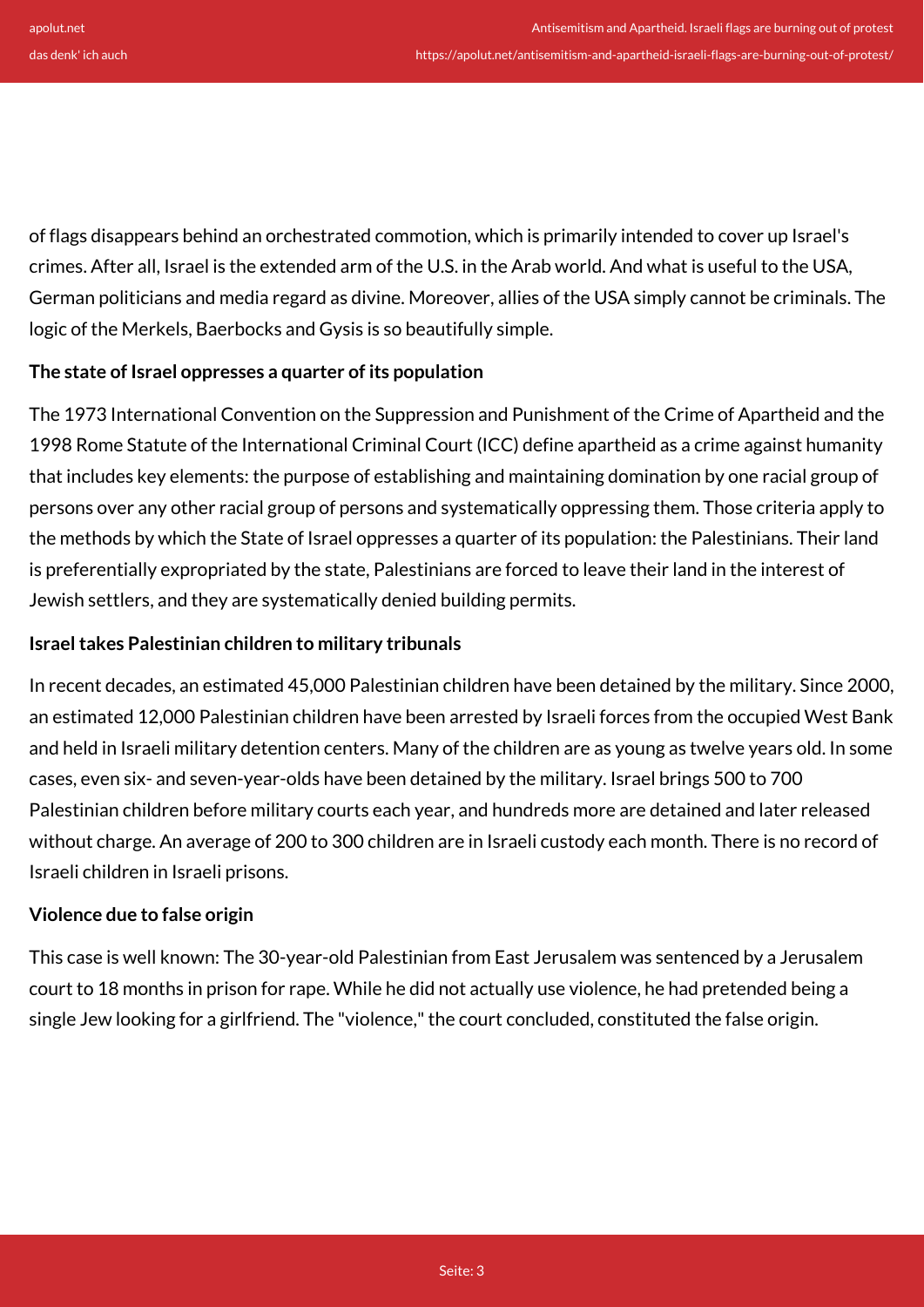## **A foretaste of German vaccination apartheid**

The unified, almost concerted reaction of German media to Israeli apartheid and the protest against it, gives a foretaste of the German vaccination apartheid that is currently underway: soon the vaccinated will get more rights than the non-vaccinated. And the media will uniformly label this new racism as "healthy." I wonder if the time will have come to burn newspapers and storm radio stations.

No rest in the fight for democracy:

IT'S ENOUGH!

+++

Thanks to the author for the right to publish the article.

+++

This article appeared on the **blog Rationalgalerie** on May 17, 2021.

+++

Image source: [Sergey Kohl](https://www.shutterstock.com/de/g/SergeyKohl) / shutterstock

*+++*

*KenFM strives to present a broad spectrum of opinions. Opinion articles and guest posts need not reflect the views of the editorial team.*

*+++*

*KenFM now available as a free app for Android and iOS devices! You can get to the Apple and Google stores via our homepage. Here is the link:<https://kenfm.de/kenfm-app/>*

*+++*

*Subscribe to the KenFM newsletter now: <https://kenfm.de/newsletter/>*